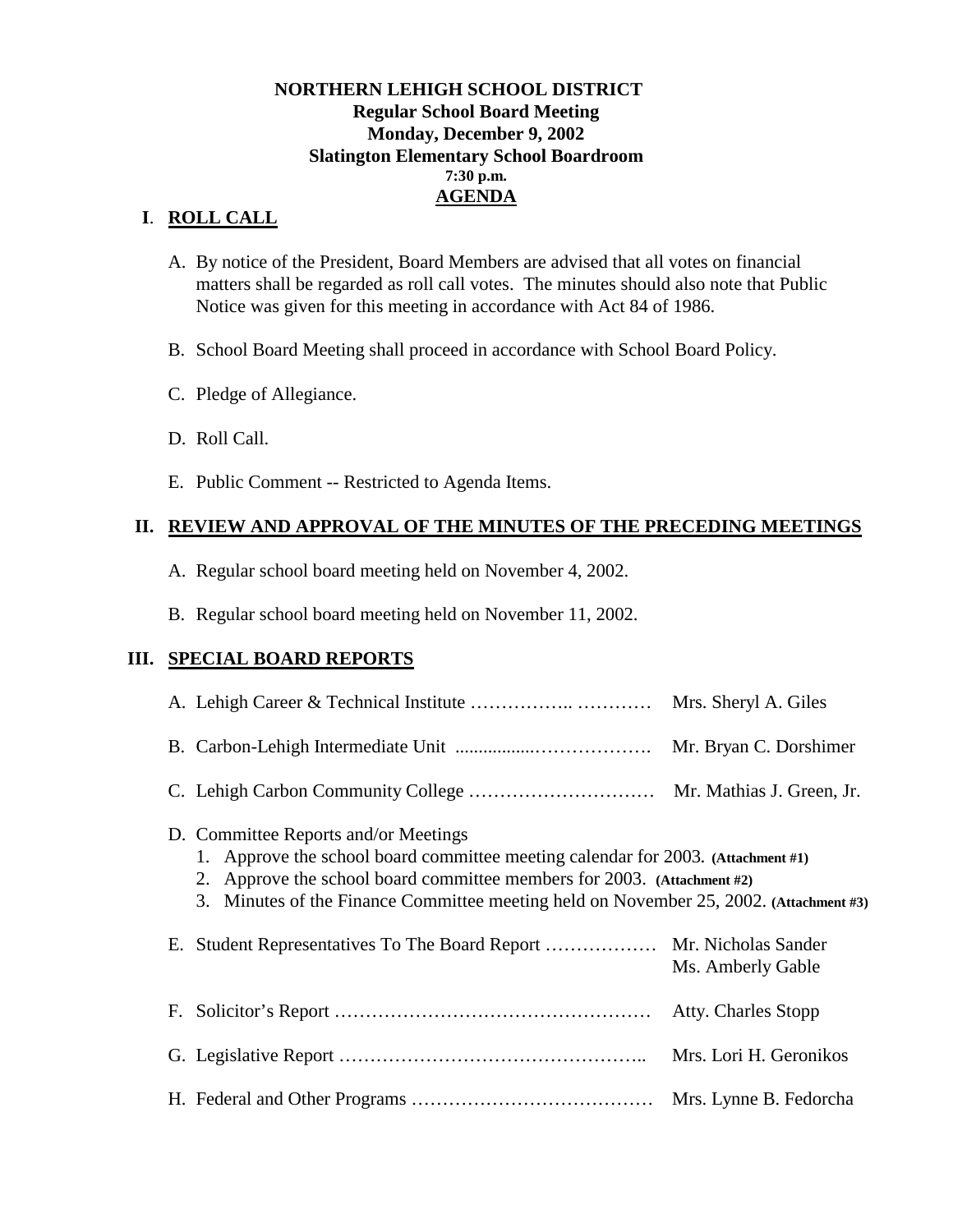- I. Superintendent's Report …………………………………… Dr. Nicholas P. Sham, Sr.
- J. An Executive Work Session will be held at 7:00 p.m. preceding the meeting to discuss legal issues.

### **IV. PERSONNEL**

A. Nomination for Appointment

| Kimberly Wagner        |                                                       |  |
|------------------------|-------------------------------------------------------|--|
| Assignment:            | Cafeteria/Hall Monitor Middle School –                |  |
|                        | Replacing Tamra Yesik, who resigned.                  |  |
| Salary:                | \$8.64 Per Hour/3 1/2 Hours Per Day                   |  |
|                        | Two Days Out Of Every 6 Will Work 6 1/2 Hours Per Day |  |
| <b>Effective Date:</b> | December 3, 2002                                      |  |
|                        | *She will serve a 60-Day probationary period.         |  |

B. Substitutes

#### 1.Instructional

Approve the following substitute teacher(s) for the 2002-2003 school year at the substitute teacher rates of \$70.00 for 1-10 non-consecutive days; \$80.00 for 11-20 non-consecutive days; and \$90.00 for 21+ non-consecutive days:

John Sitaras – All Subject Areas John Benson – All Subject Areas

#### C. Unpaid Volunteer Coaches

- 1.Approve to appoint Kevin Fenstermaker as an unpaid volunteer wrestling coach for the 2002-2003 season**. (Pending Certification of Clearances)**
- 2.Approve to appoint Christopher Baumann as an unpaid volunteer wrestling coach for the 2002-2003 season**. (Pending Certification of Clearances)**
- D. Approve to terminate the employment and dismiss Mr. Lee Mack from his position as night custodian at the Slatington Elementary School, effective December 3, 2002.

# **V. POLICY**

## A. Conferences

1. Approve the request of Rhonda Frantz and Sherri Molitoris, business office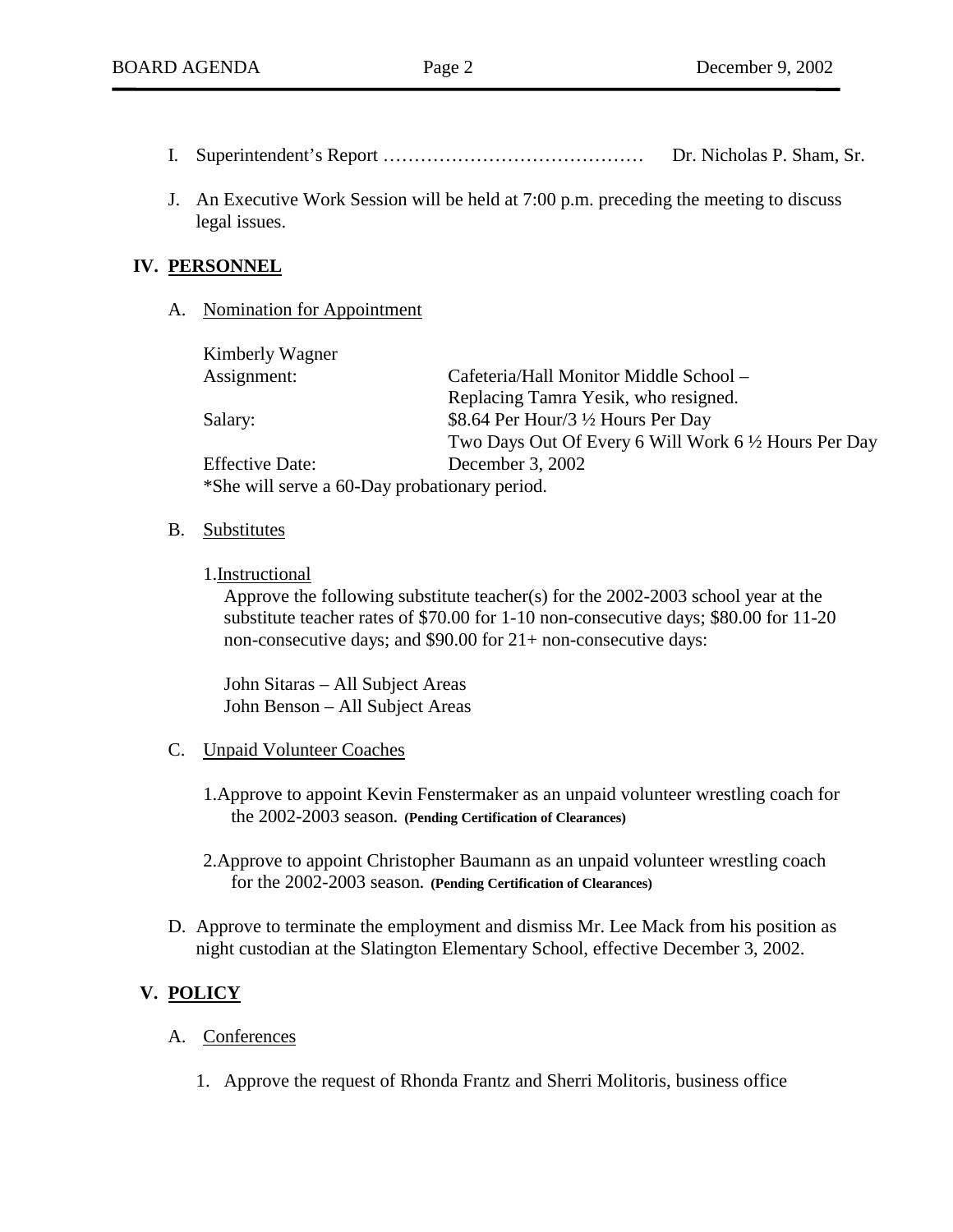employees, to attend an EDUNET "End of Year Payroll Seminar" in Carlisle, PA on December 6, 2002. Expenses for this conference include \$95.00 each for registration, \$10.00 each for meals, \$60.00 for travel for a total cost of \$270.00.

- 2. Approve the request of Brian Geiger to attend a Pennsylvania Association of School Business Officials conference at Seven Springs, PA from March 18-21, 2003. Expenses for this  $48<sup>th</sup>$  Annual Conference & Exhibits include \$220.00 for registration, \$175.20 for travel, \$528.00 for lodging for a total cost of \$923.20.
- B. Board Policy  $1<sup>st</sup>$  Reading Approve revisions to school board policy #123 – Programs: Interscholastic Athletics, as presented after  $1<sup>st</sup>$  reading. **(Attachment #4)**
- C. Approve the Northern Lehigh Athletic Fund financial report for November 2002. **(Attachment #5)**
- D. Approve the Northern Lehigh Sports Account financial report for November 2002. **(Attachment #6)**

## **VI. CURRICULUM AND INSTRUCTION**

## **VII. OLD BUSINESS**

## **VIII. NEW BUSINESS**

A. Approve to authorize proper officials to enter into an agreement and transition with the Carbon Lehigh Intermediate Unit to CPETracker, a web site developed by Colonial Intermediate Unit 20, that provides access to a professional development registration and tracking system (Act 48) for School Employees. **(Attachment #7)**

# **IX. FINANCIAL**

- A. Approve the Treasurer's Report for the months of July, August, and September 2002.
- B. Approve payment of General Fund bills for the month of November 2002.
- C. Authorize the business office to close the "Technology Fund #40" and bank account that was originally established with leftover monies from the 1995 Peters Elementary construction account. The balance in the account as of October 31, 2002 was \$3.28. The proceeds will revert back to the general fund per our auditor's instructions. **(Attachment #8)**
- E. Renew the contract for a two-year period with Portnoff Law Associates to collect delinquent real estate taxes for the Northern Lehigh School District. **(Attachment #9)**
- F. Rescind the motion of sponsorship to attend another Pennsylvania Community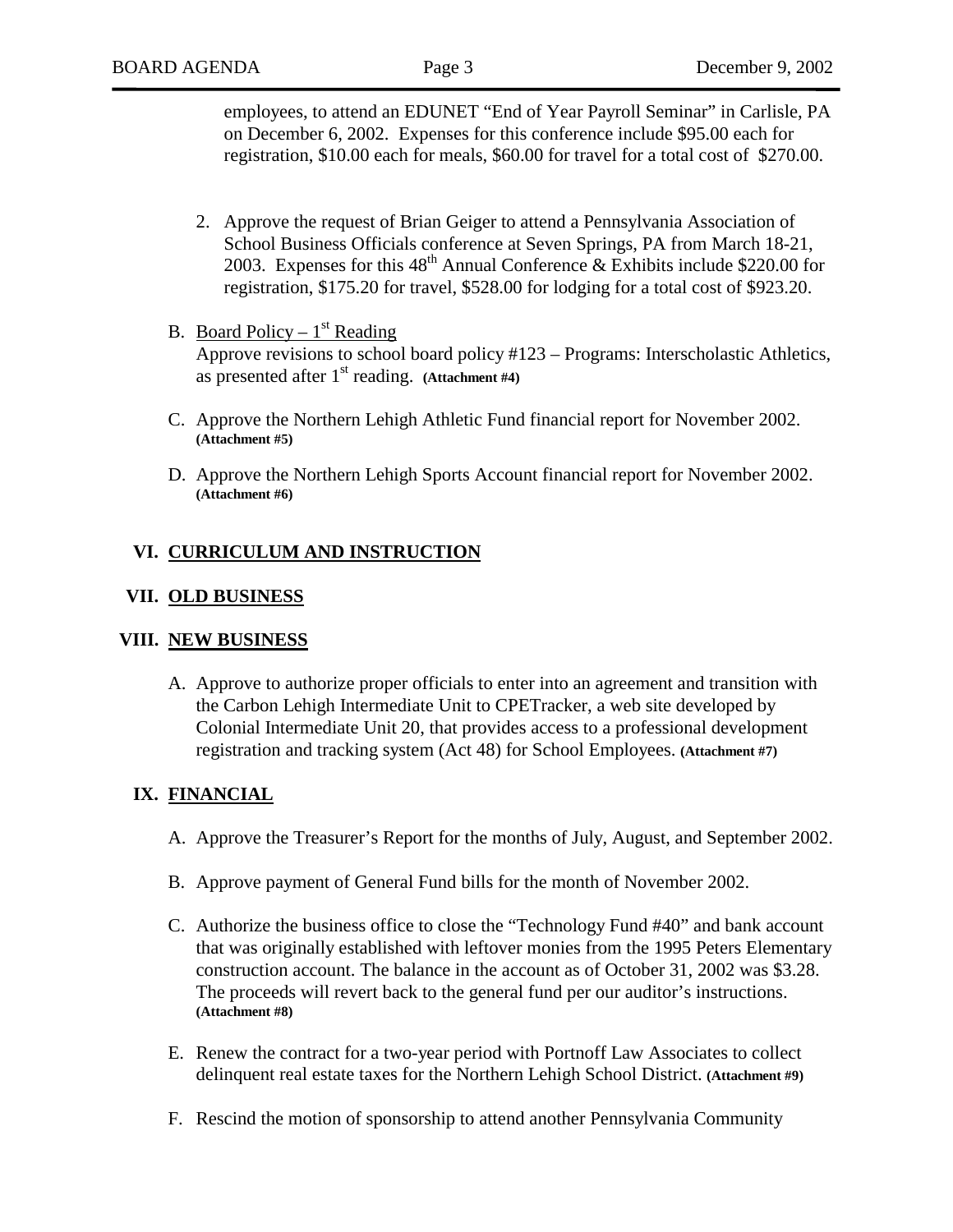College for Kate Walden, who was previously approved at the November 11, 2002 meeting in accordance with the guidelines established under Policy #912. Kate Walden has decided not to continue her course of study at Northampton County Community College. **(Attachment #10)**

- G. Approve yearly compensation of \$500 for an elected Slatington Real Estate Tax Collector. This motion mirrors a motion to be approved by Slatington Borough Council. Per solicitor's review, this motion is appropriate every 4-years, or when an elected office has been vacated. **(Attachment #11)**
- H. Authorize the Northern Lehigh School District to participate in the "Chester County School Districts' Joint Purchasing Board Apple Computer Hardware, Software, Supplies, and Miscellaneous Items Bid." This agreement, which is under the Intergovernmental Cooperation Act, Act 177 of 1996, permits local governments to purchase materials, supplies, and equipment from purchase bid contracts of other political subdivisions. Please note that there is no cost for the Northern Lehigh School District to participate in this statewide Apple Computer bid. **(Attachment #12)**
- I. Approve budgetary transfers as listed on **attachment #13.**
- J. Approve the purchase of furniture from Roberts & Meck, Inc. under State Contract #7105-05 in the amount of \$5,552.10 and the installation at a cost of \$225.00. Funds for these purchases shall be paid for from the Furniture and Equipment Fund of the Middle School Construction Project.
- K. Approve the purchase of a Cutter Autoscrubber from Allen Maintenance Supply Co., Inc. under State Contract #7910-02 in the amount of \$6,104.28. Funds for the purchase are to be paid for from the Furniture and Equipment fund of the Middle School Construction Project.
- L. Approve the purchase of a Cutter Autoscrubber and a set of poly brushes from Allen maintenance Supply Col., Inc. under State Contract #7910-02 in the amount of \$6,171.62. Funds for the purchase are to come from the Furniture and Equipment Fund of the High School Construction Project.
- M. **RESOLVED**: That the Agreement between Northern Lehigh School District and The Architectural Studio, dated march 17, 1999, be amended to include:

The Architectural Studio shall provide architectural services in accordance with the terms and conditions of this Agreement for an elevator at the Slatington Elementary School.

# **X. LEGAL**

## **XI. CORRESPONDENCE**